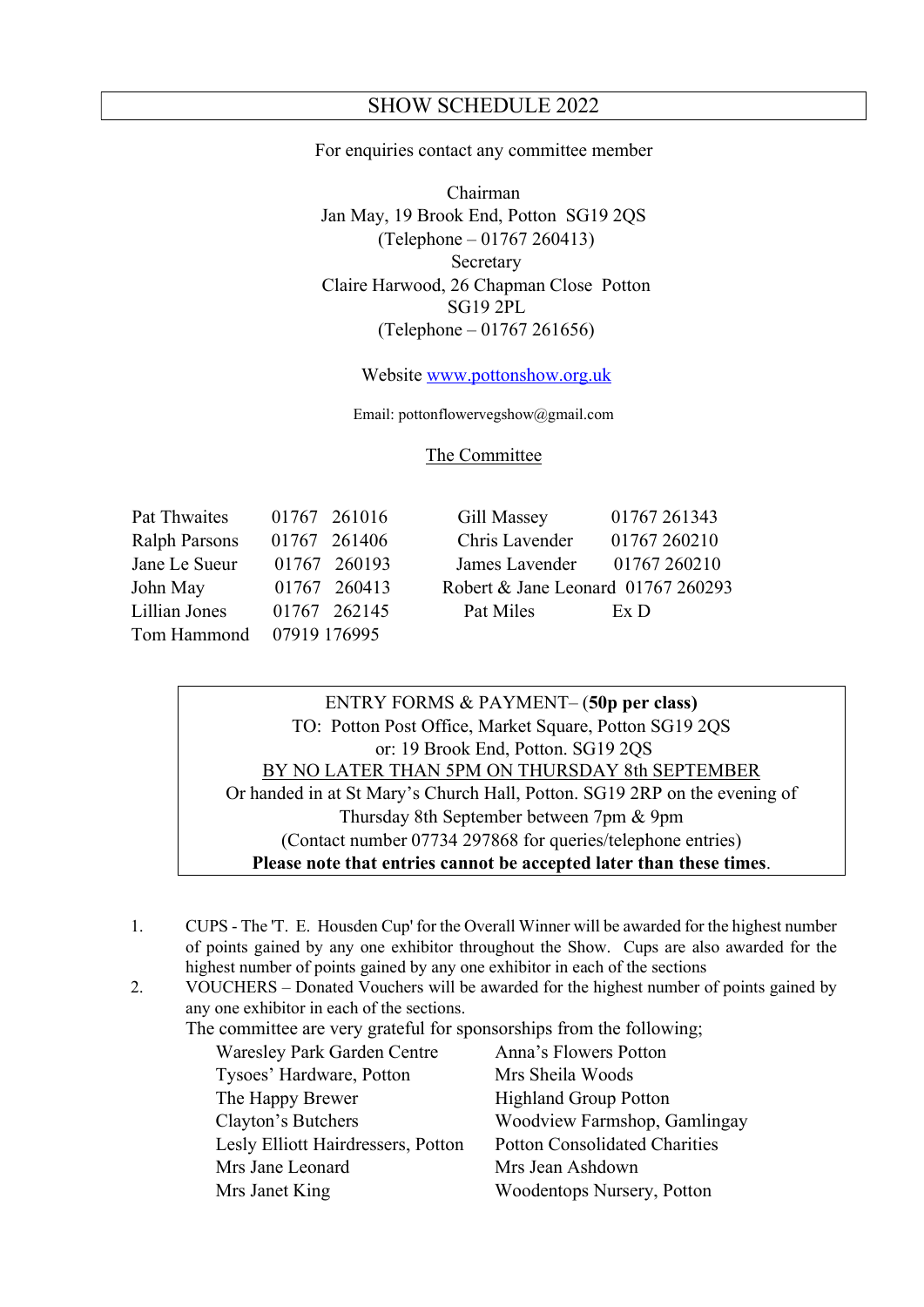3 PRIZE AWARDS - These will be awarded for 1st, 2nd and 3rd placed exhibits in each class, with cash prizes of £1.00, 70p and 50p respectively. With the exception of classes 1 & 2 where the prize money will be £5, £3 & £1.50

#### IMPORTANT: EXHIBITORS ARE RESPECTFULLY ADVISED TO PAY PARTICULAR ATTENTION TO THE NOTES AT EACH SECTION, WHERE APPLICABLE, AND TO THE RULES FOUND AT THE END OF THE SCHEDULE.

The ENTRY FORM is in the centre of the Schedule. Entry forms, schedules & colouring sheets can also be downloaded from our website: www.pottonshow.org.uk

### TIMETABLE FOR SHOW WEEKEND SATURDAY 10<sup>th</sup>

- 2.00 pm The Show will open, the marquee and hall will be open to view exhibits & prize winners. Sidestalls and refreshments will be on the field and in the hall 2.15 pm Letchworth Morris Men 2.30 pm Fun dog show will commence on the field 3.50 pm Prize money may be collected from outside the Office Tent, but do not remove exhibits 4.00 pm Mr Gordon Moulds will be presenting prizes and awards
- 4.30 pm Please collect any exhibits which are not donated to Auction
	- \*\* Exhibits may only be removed after Prize Giving.\*\*
- 4.30 pm Raffle Draw & Auction of donated produce
- 5.30 pm The Show closes.
- 8.00 pm Barn Dance tickets must be purchased in advance and presented on the evening

#### SUNDAY 11<sup>th</sup>

- 12 5pm Craft Fair in the marquee. Wide range of stalls, refreshments available.
- 7.30 pm Quiz Night with ploughmans supper hosted by Potton Hall for All

### THE SCHEDULE

**VEGETABLES** JUDGES: JEREMY & GILL SMITH

CUP - ASMER SEEDS LIMITED THE COLIN BUXTON MEMORIAL AWARD FOR CLASS 1 – POTTON SHOW TOP TRAY PRIZE MONEY: CLASS 1 £5, £3 & £1.50 CLASS 2 £5, £3 & £1.50

Note: All vegetable exhibits should display the name of the variety, if known. Each entry in classes 3 - 22 to consist of one variety. RHS Rules apply. (www.rhs.co.uk)

1. Potton Show Top Tray: Rules for this class at the back of the Schedule No.15

A collection of 3 kinds of vegetables chosen from the following 8: 3 Potatoes 2 Cauliflowers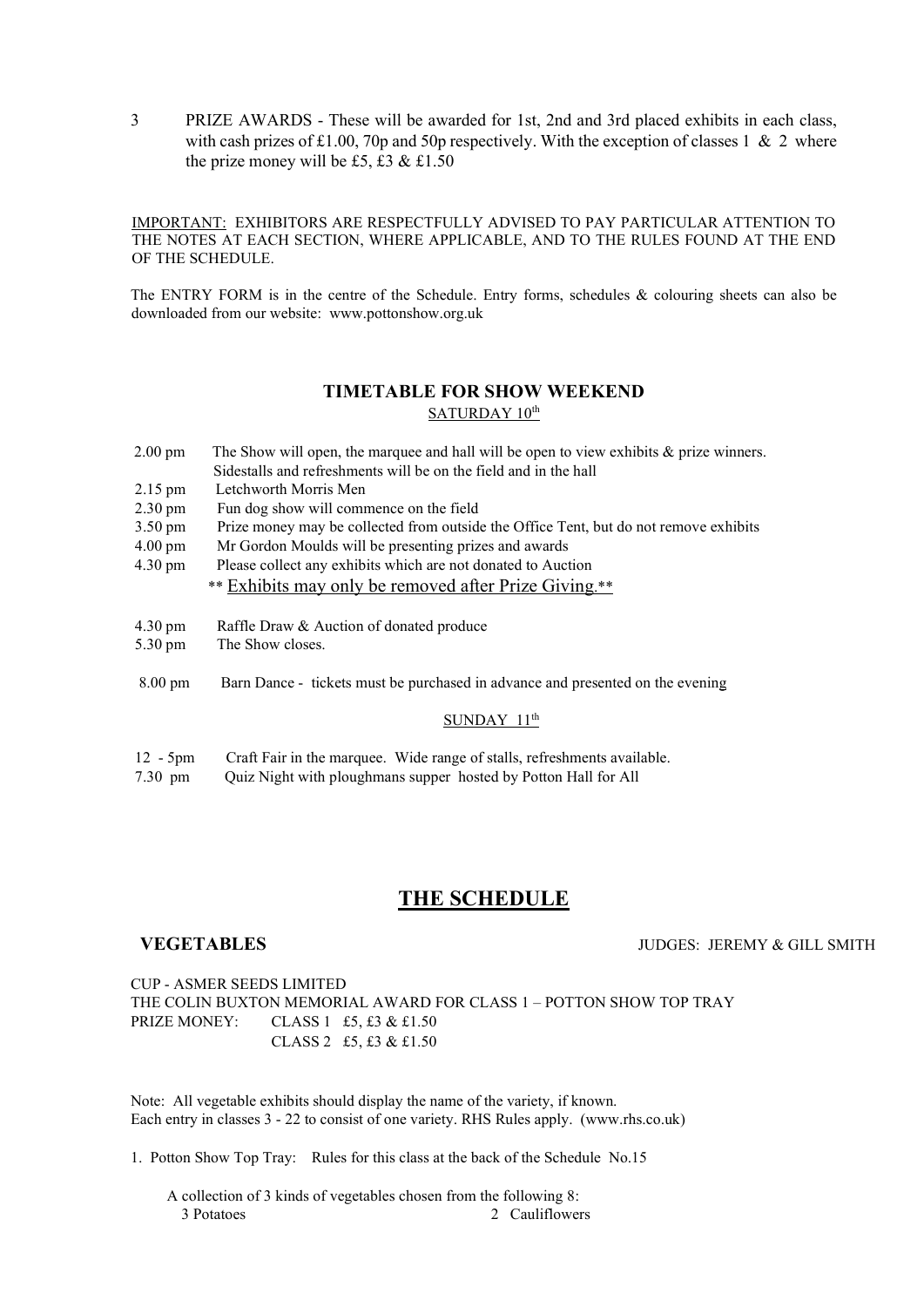- 
- 6 Tomatoes 3 Onions
- 
- 3 Carrots without top foliage 3 Parsnips without top foliage
	-
- 6 Peas 6 Runner Beans

2 A vegetable collection - FOUR distinct kinds of vegetables, ONE of each (width of exhibit not to exceed 457mm)

- 3. 6 Onions grown from sets, trimmed
- 4. 6 Onions, seed sown, trimmed (not August sown)
- 5. 6 Onions, grown from seed or set (not to exceed 250 grams), trimmed
- 6. 5 Potatoes, white
- 7. 5 Potatoes, coloured
- 8. 9 Shallots, large
- 9. 9 Shallots, pickling, 30mm diameter maximum (Ring available)
- 10. 9 Runner beans
- 11. Longest runner bean
- 12. 9 French beans
- 13. A bunch of radishes
- 14. 3 Beetroot, 75mm foliage maximum
- 15 3 Parsnips, 75mm foliage maximum
- 16 3 carrots, other than long, 75mm foliage maximum
- 17 3 carrots, long pointed, 75mm foliage maximum
- 18 3 Leeks, (blanched)
- 19 6 Tomatoes Over 35mm
- 20 9 Cherry Tomatoes (maximum 35mm diameter)
- 21 2 Marrows, (table)
- 22 Heaviest marrow
- 23 2 Squashes, any variety
- 24 4 Chilli peppers, any variety
- 25 Sweet corn, 3 cobs
- 26 A collection of unusual vegetables, arranged on a 10" plate
- 27 Heaviest truss of tomatoes
- 28 Heaviest untrimmed onion
- 29 1 misshaped or ugly vegetable
- 30 1 kind of any other vegetable (no fewer than two specimens of one cultivar)
- 31 3 Courgettes
- 32 1 Vegetable & 1 cut flower in a vase
- 33 A collection of herbs (4 distinct kinds), 3 sprigs of each

VEGETABLES – Novices JUDGES: JEREMY & GILL SMITH CUP - ANNA KITCHENER SPONSOR: SHEILA WOODS

The following classes are open to people who have never won a first prize for exhibiting vegetables in any Show. Entering these classes does not bar Novices from exhibiting in the other vegetable classes.

- 40 6 Cherry Tomatoes
- 41 6 Runner beans one variety
- 42 6 French beans
- 43 3 Beetroot
- 44 3 Courgettes
- 45 A bunch of radishes
- 46 3 Carrots one variety, 75mm foliage maximum
- 47 3 Tomatoes one variety
- 48 A collection of allotment vegetables, 4 kinds minimum  $-2$  of each variety

#### JUNIORS ONLY: (3 - 16 Years)

Cup: The Sunflower Shield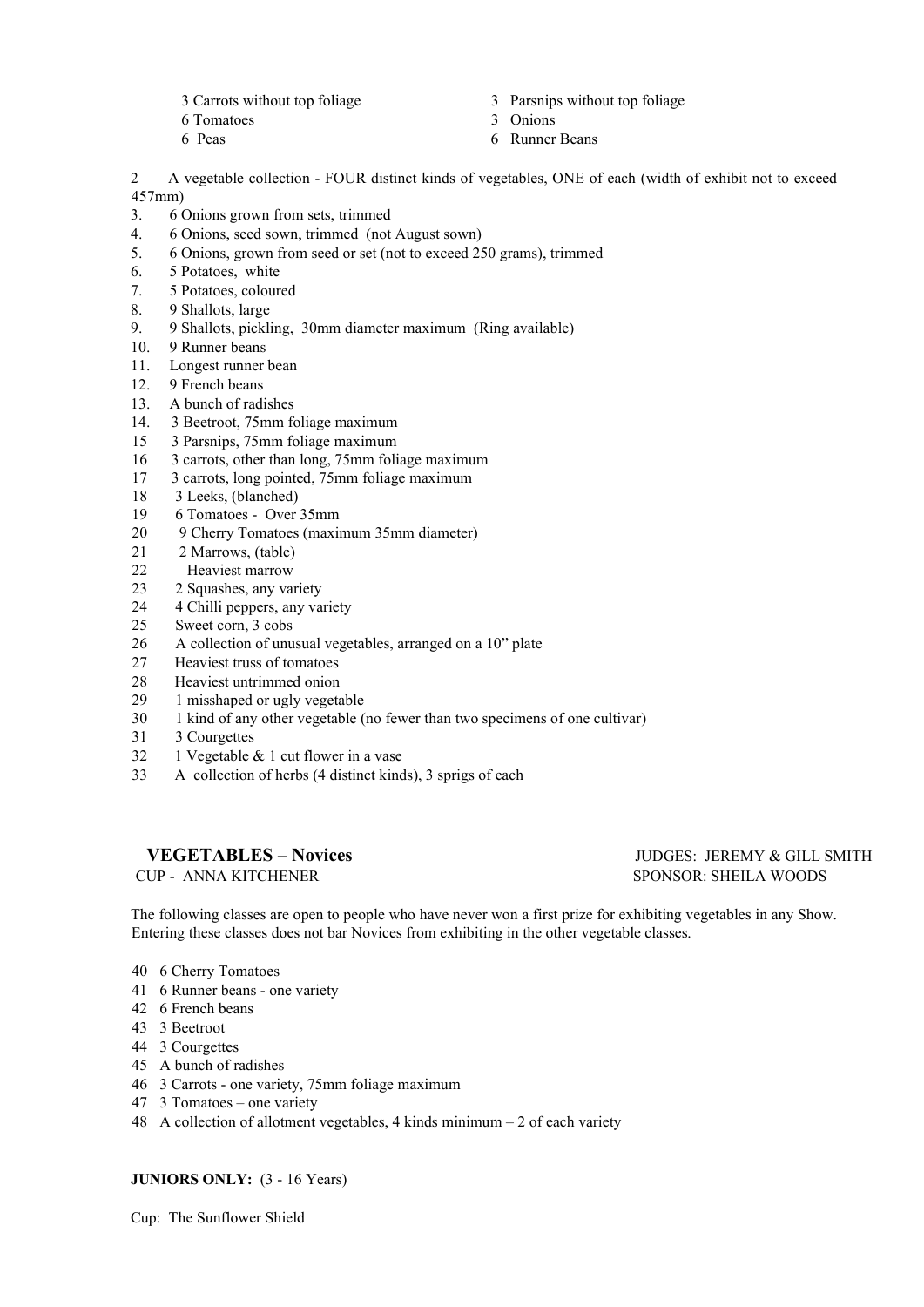59 Largest Sunflower head - to be judged on width measured across widest part.

#### **FRUIT** JUDGES: JEREMY & GILL SMITH SPONSOR: WARESLEY PARK GARDEN CENTRE

#### CUP – POTTON TIMBER ENGINEERING CO LIMITED THE SID WHITFIELD MEMORIAL SHIELD - Best apple exhibit

Note: - All fruit exhibits should display the name of the variety, if known, and be displayed on a paper plate .

- 60 4 Dessert pears, one variety
- 61 20 Blackberries, arranged on a plate, with stalks
- 62 20 Raspberries, arranged on a plate, with stalks
- 63 6 Plums, one variety
- 64 1 Bunch of grapes
- 65 Any other fruit, one kind
- 66 4 Cooking apples, one variety
- 67 4 Dessert apples, one variety

#### FLOWERS JUDGE: MAUREEN MUNNELLY SPONSOR: ANNA'S FLOWERS

CUP - A. BOXALL ESQ. TOM MESSENGER MEMORIAL SALVER (Most points in Fuchsia classes) THE HOUGHTON SHIELD FOR BEGONIAS SHEILA WILSON ROSE BOWL (Most points in Rose classes)

Note: A "vase" is a vessel in which the diameter at the top is less than its height.

#### 100 Potton Show Best Vase

 A vase of mixed flowers containing a total of between 5 and 10 stems, taken from a minimum of two different kinds of plants. Please note that it is two different kinds of plants: two varieties of the same flower are NOT two kinds

- 101 1 Rose, specimen hybrid tea, in a vase
- 102 1 Stem cluster flowered roses, in a vase
- 103 4 Roses, hybrid tea, in a vase, no more than two varieties
- 104 A vase of garden flowers, 4 different kinds
- 105 5 Asters, one type, in a vase
- 106 3 Gladioli blooms in a vase
- 107 1 Gladioli specimen stem (spike), in a vase
- 108 1 Pot of Begonia (25 cm 10" pot max.)
- 109 Foliage, shrub, 1 kind only, in a vase
- 110 Flowering Shrub, 1 kind only, in a vase
- 111 1 Pot plant, foliage (25 cm 10" pot max.)
- 112 1 Pot plant, flower (25 cm 10" pot max.), excluding Fuchsias and geranium/pelargonium
- 113 1 Cactus or Succulent (25 cm 10" pot max.)
- 114 1 Single flowered Fuchsia plant (25 cm 10" pot max.)
- 115 1 Double flowered Fuchsia plant (25 cm 10" pot max.)
- 116 1 pot Tryphilla flower (25 cm 10" pot max.)
- 117 1 Geranium/pelargonium (25 cm 10" pot max.)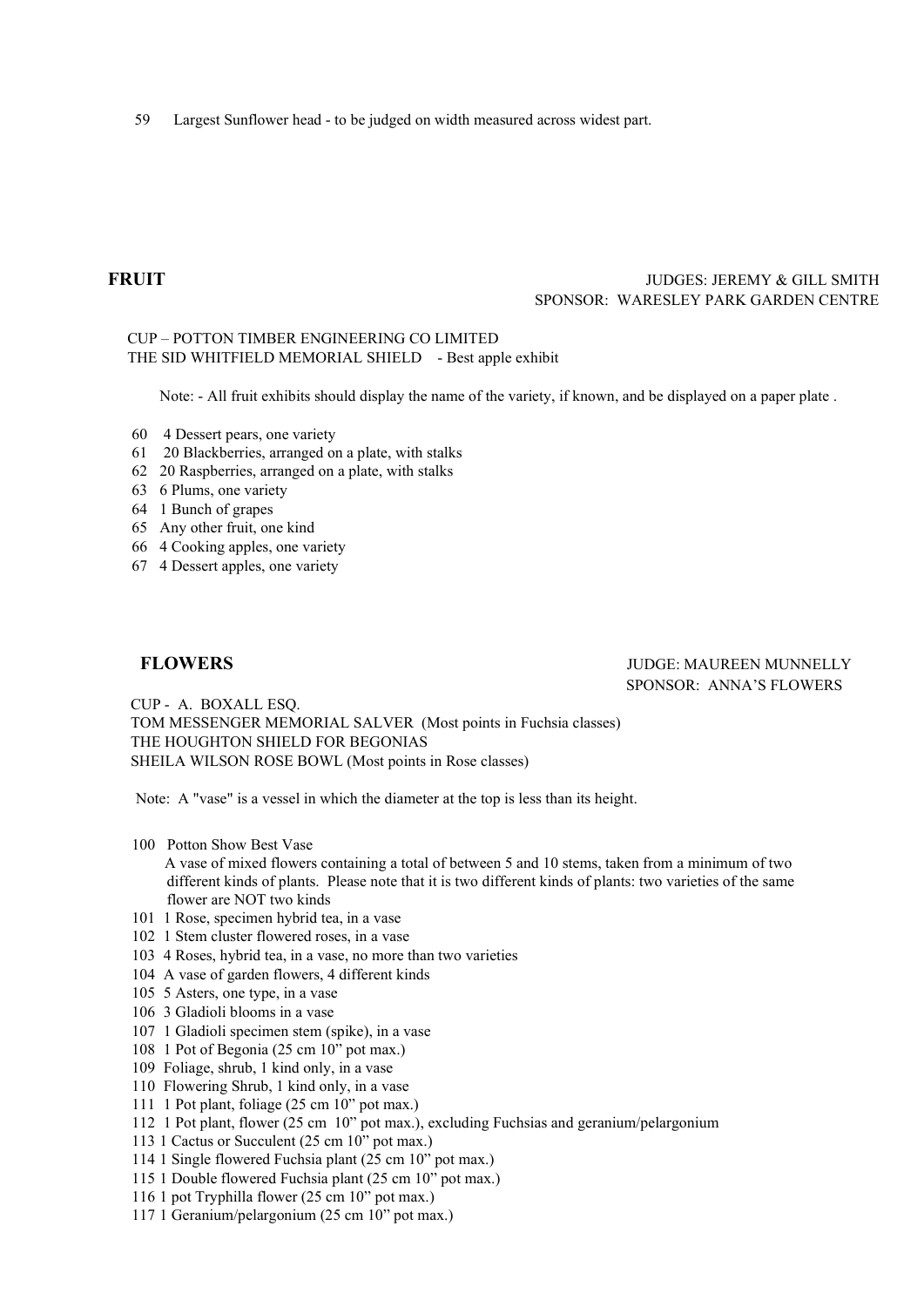### DAHLIAS JUDGE: MAUREEN MUNNELLY

Class 71 qualifies for 1<sup>st</sup>: £5  $2<sup>nd</sup>$ : £3  $3<sup>rd</sup>$  £2

Bloom sizes – Giant over 254mm diameter, Large < 254 mm diameter, Medium 203mm, Small 152 mm Miniature 102mm, Pompon 52mm All sizes maximum except giant

#### Potton Show Class

120 3 Vases Each to contain 3 blooms each vase of a different variety.

#### Decoratives

- 121 1 Giant or large bloom in a vase.
- 122 3 Mediums in a vase.
- 123 3 Small or miniatures in a vase.

#### Cactus and Semi Cactus

- 124 1 Giant or large bloom in a vase.
- 125 3 Mediums in a vase.
- 126 3 Small or miniatures in a vase.

#### Ball Dahlias

127 3 Small or miniatures in a vase.

#### Pompon

128 5 Pompon dahlias in a vase.

#### Novice

129 Mixed Dahlias, any type, in a vase (Minimum 3 stems)

### CHRYSANTHEMUMS

#### Incurved Decoratives

140 1 vase, 3 blooms any variety, large.

#### Reflexed Decoratives

141 1 vase, 3 blooms any variety, medium.

#### Intermediate Decoratives

142 1 vase, 3 blooms, any variety, small

# SPONSOR: JANET KING

### JUDGE: MAUREEN MUNNELLY SPONSOR: LESLY ELLIOTT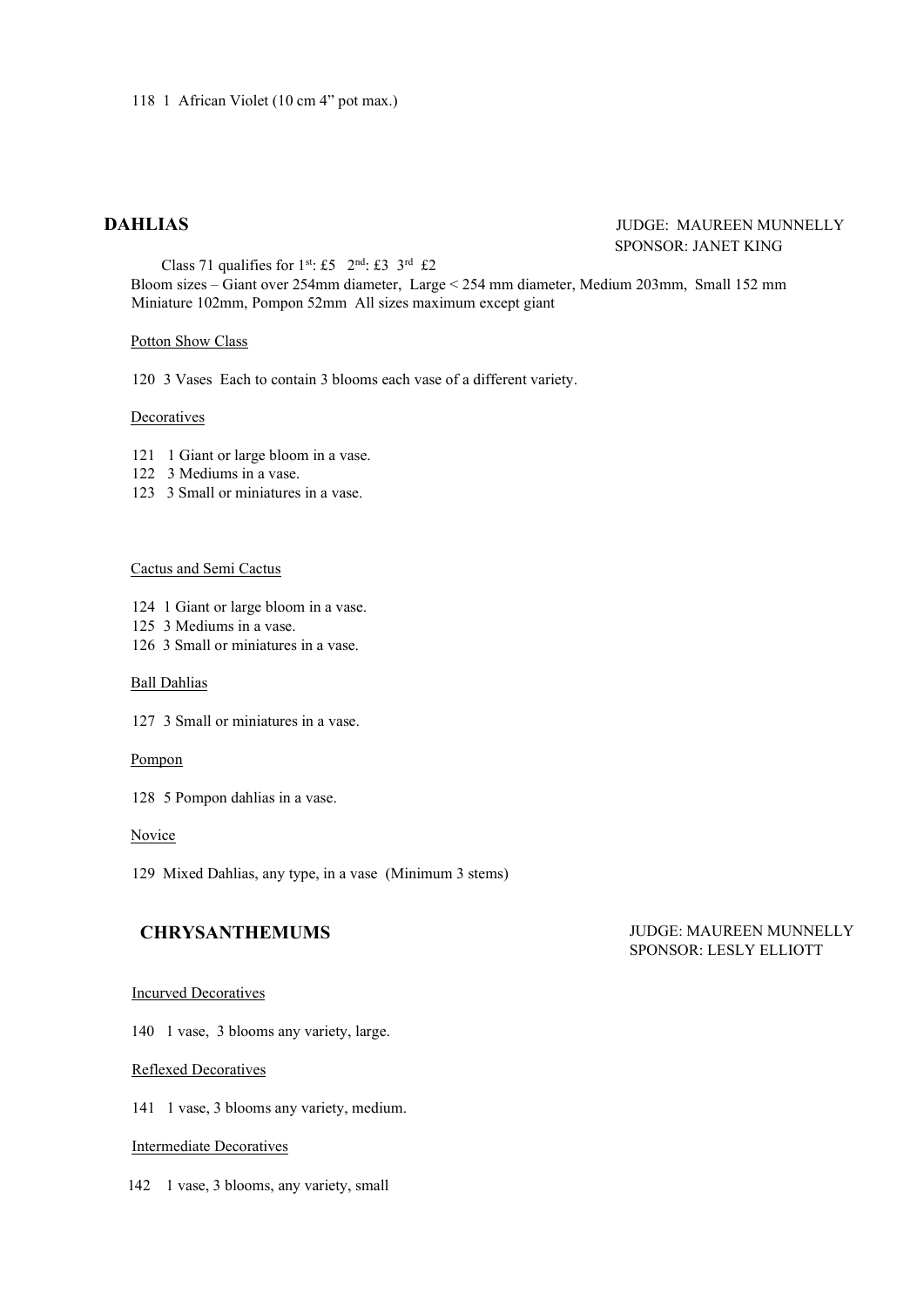Sprays

143 1 vase, 3 stems

### GENERAL JUDGE: SALLY TOPPLE SPONSOR: TYSOES HARDWARE, POTTON

CUP - THE COMMITTEE : Handicrafts Classes 200 – 209

CUP - MRS YATES : Painting & Drawing Classes 210 - 215

\*Please ensure all wall-hanging items are supplied with appropriate fitting for display & judging

- 200 A model from a kit.
- 201 An item of pottery or ceramic work
- 202 A handicraft exhibit other than a wall hanging (any material)
- 203 An exhibit using wet or dry felting techniques (other than a wall hanging)
- 204 A handmade item of jewellery
- 205 A handmade greetings card
- 206 A handicraft wall hanging (not needlework)
- 207 A textile wall hanging using any of the following techniques: felt embellishing, appliqué, machine ,freehand embroidery or hand embroidery
- 208 A mixed media painting, using at least 3 different mediums
- 209 A collage picture, any subject
- 210 A print or etching
- 211 A drawing in graphite pencil or coloured pencils (not to be traced or copied)
- 212 A pen and ink drawing or ink wash
- 213 A pastel drawing, using oil or soft pastels
- 214 A painting acrylic or oil
- 215 A painting watercolours

#### WINE JUDGES: LES IVALL & CHARLES COUCHMAN

CUP: THE TWINNING ASSOCIATION VOUCHER: THE HAPPY BREWER

All entries to be exhibited in clear (i.e. colourless) preferably "punted" bottles which should be filled to within 1" of the plain flanged cork or top.

Bottles must not carry any adhesive labels; one tie-on label showing the name of wine to be attached to each bottle.

- 250 1 bottle of homemade white wine from a kit
- 251 1 bottle of homemade red from a kit
- 252 1 bottle of homemade white wine not from a kit
- 253 1 bottle of homemade red wine -not from a kit
- 254 1 bottle of homemade liqueur not from a kit
- 255 1 bottle of wine, any type made from a kit (please specify type)
- 256 1 bottle of homemade sloe gin
- 257 Home brewed beer please specify type
- 258 Home brewed cider or perry please specify type
- 259 A flavoured spirit please specify type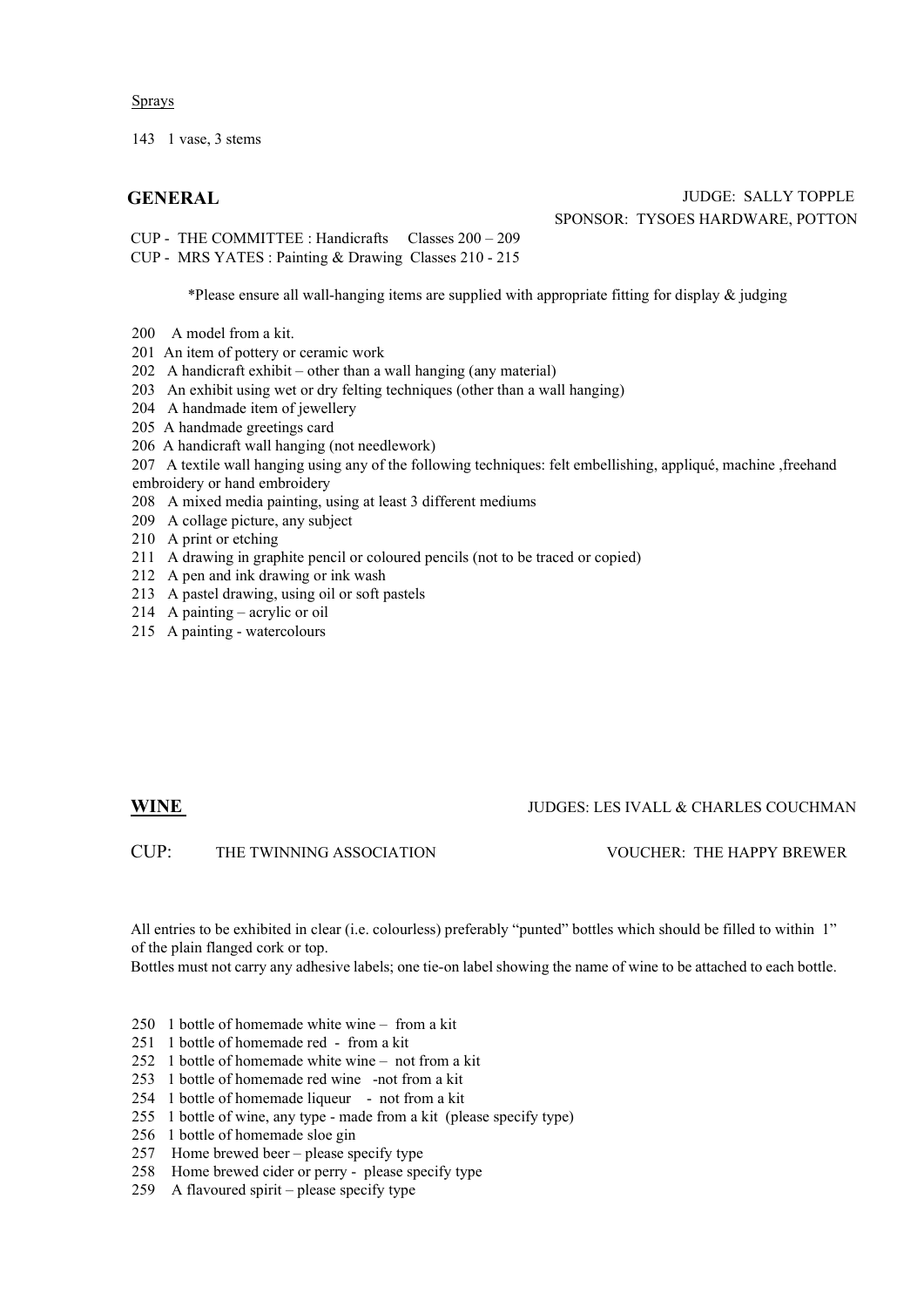#### **COOKERY - LADIES** JUDGE: JUNE WHEAT SPONSOR: WOODVIEW FARMSHOP

 $CIIPS$ 

THE LADIES CLUB : Preserves LINDSAY CAKE SLICE: Best sponge overall – Ladies & Men's classes THE BARBARA BANKS AWARD: Ladies Cookery

N. B. - All Classes to be displayed on a disposable plate. (excluding classes 301 & 321)

- 300 Fruit cake 8" maximum (must follow recipe below)
- 301 Apple pie, on a plate
- 302 1 round Shortbread  $7" 8"$  approx.
- 303 4 Muffins, any variety
- 304 6 Cheese straws
- 305 6 Rock cakes
- 306 6 Butterfly cakes
- 307 Victoria sandwich 8" Maximum, (170g /6oz each ingredient), jam filling
- 308 Handmade loaf of bread clearly labelled as to flavour/type
- 309 Lemon drizzle cake
- 310 A gingerbread loaf
- 311 6 Jam tarts
- 312 A vegan sponge cake

#### **COOKERY - MEN JUDGE: JUNE WHEAT** CUP: MESSRS JACKSON TROPHY SPONSOR:HIGHLAND GROUP POTTON

- 
- 321 Fruit cake 8" maximum (must follow recipe below)
- 322 Apple pie, on a plate
- 323 1 Round shortbread  $7 8$ " approx.
- 324 4 Muffins, any variety
- 325 6 Cheese straws
- 326 6 Rock cakes
- 327 6 Butterfly cakes
- 328 Victoria Sandwich 8" Maximum, (170g /6oz each ingredient), jam filling
- 329 Handmade loaf of bread clearly labelled as to flavour / type
- 330 Lemon drizzle cake
- 331 A gingerbread loaf
- 332 6 Jam tarts
- 333 A vegan sponge cake

| $170g/6oz$ butter<br>milk to mix<br>3 eggs | <b>Fruit Cake Recipe</b> | $170g/6$ oz Sultanas<br>$255g/9$ oz Plain flour | 85g/3oz Currants pinch<br>of salt $170g/6$ oz sugar | $57g/2$ oz candied peel $\frac{1}{2}$<br>teaspoon baking powder |
|--------------------------------------------|--------------------------|-------------------------------------------------|-----------------------------------------------------|-----------------------------------------------------------------|
|--------------------------------------------|--------------------------|-------------------------------------------------|-----------------------------------------------------|-----------------------------------------------------------------|

Method:

Grease and line cake tin. Clean and pick over fruit, chop peel. Sieve flour, salt & baking powder and stir in the fruit and peel. Cream the butter and sugar, beat in each egg separately and stir in the dry ingredients, adding a little milk if required. Put the mixture into the prepared tin. Bake for 1 ½ to 2 hours in a moderate oven (Gas mark 4 350F)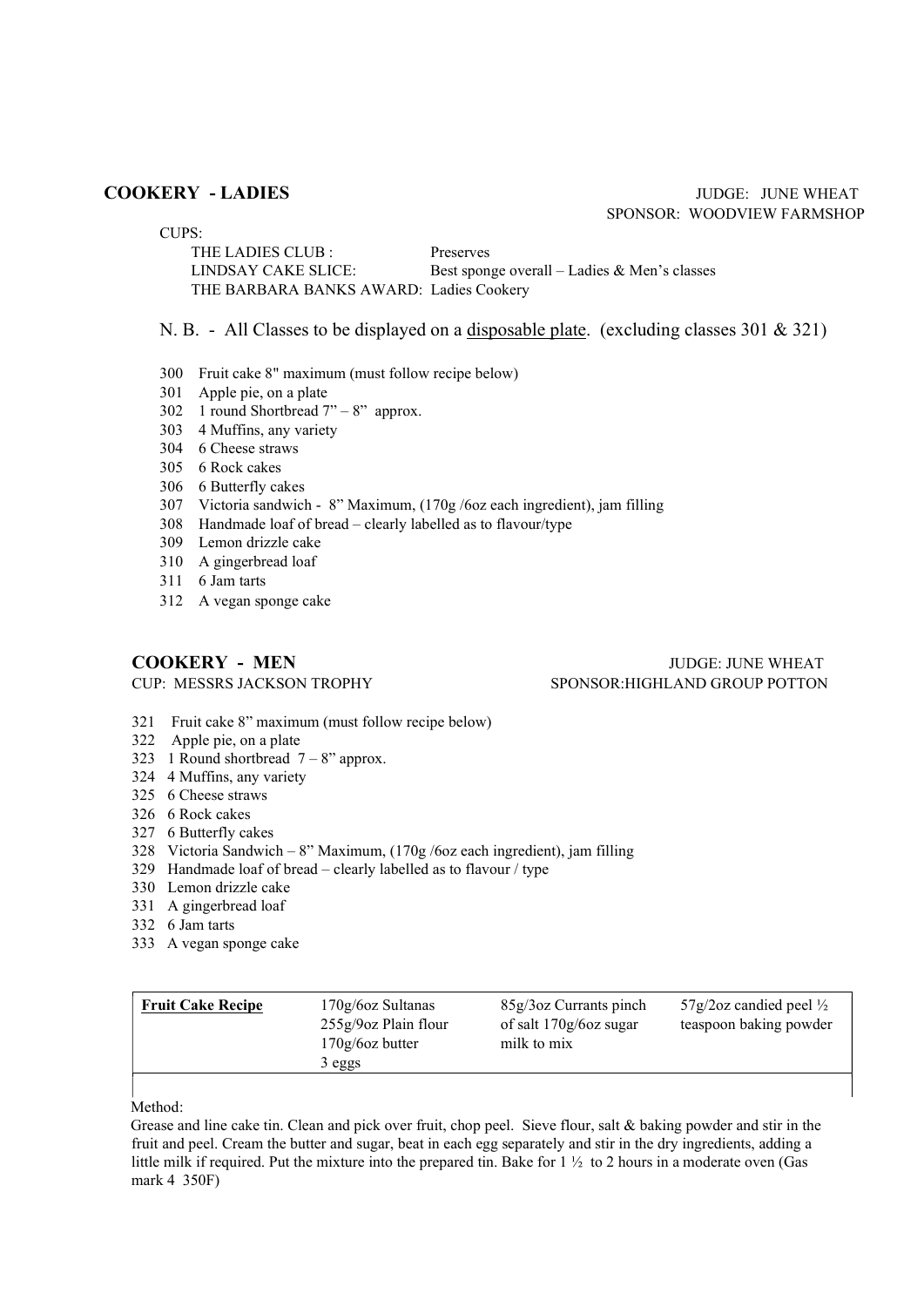#### CHILDREN'S COOKERY JUDGE: EILEEN EMMETT

## SPONSOR: JANE LEONARD

#### All classes to be displayed on a paper plate

3 to 5 Years

350 4 Homemade Sweets

351 4 Decorated biscuits, Jubilee theme (to be judged solely on decoration)

 $6 - 8$  Years

352 4 Biscuits

353 6 Homemade sweets – Jubilee theme

 $9 - 11$  years

- 354 4 decorated homemade fairy cakes Jubilee theme
- 355 A homemade, decorated gingerbread man
- 356 6 Homemade sweets

#### $12 - 16$  years

- 357 A decorated Jubilee-themed sponge cake, 8" maximum, jam filling (170g/6oz each ingredient)
- 358 4 Muffins
- 359 4 Fruit scones
- 360 4 cheese straws

#### PRESERVES JUDGE: EILEEN EMMETT SPONSOR: CLAYTONS BUTCHERS

Classes 400 - 404 to be filled to within  $\frac{1}{4}$  of top of the jar, to allow for shrinkage, - correctly sealed with waxed discs and cellophane covers. Alternatively – a correctly sealed screw-top or kilner jar, ie. to exclude air Jars to be labelled clearly with variety, month & year of making.

- 400 1 Jar of soft fruit jam.
- 401 1 Jar of jam, stone fruit
- 402 1 Jar of jelly
- 403 1 Jar of lemon curd
- 404 1 Jar of marmalade any variety
- 405 1 Jar of chutney (To be in jars with vinegar-proof top)
- 406 1 Jar of pickles (To be in jars with vinegar-proof top)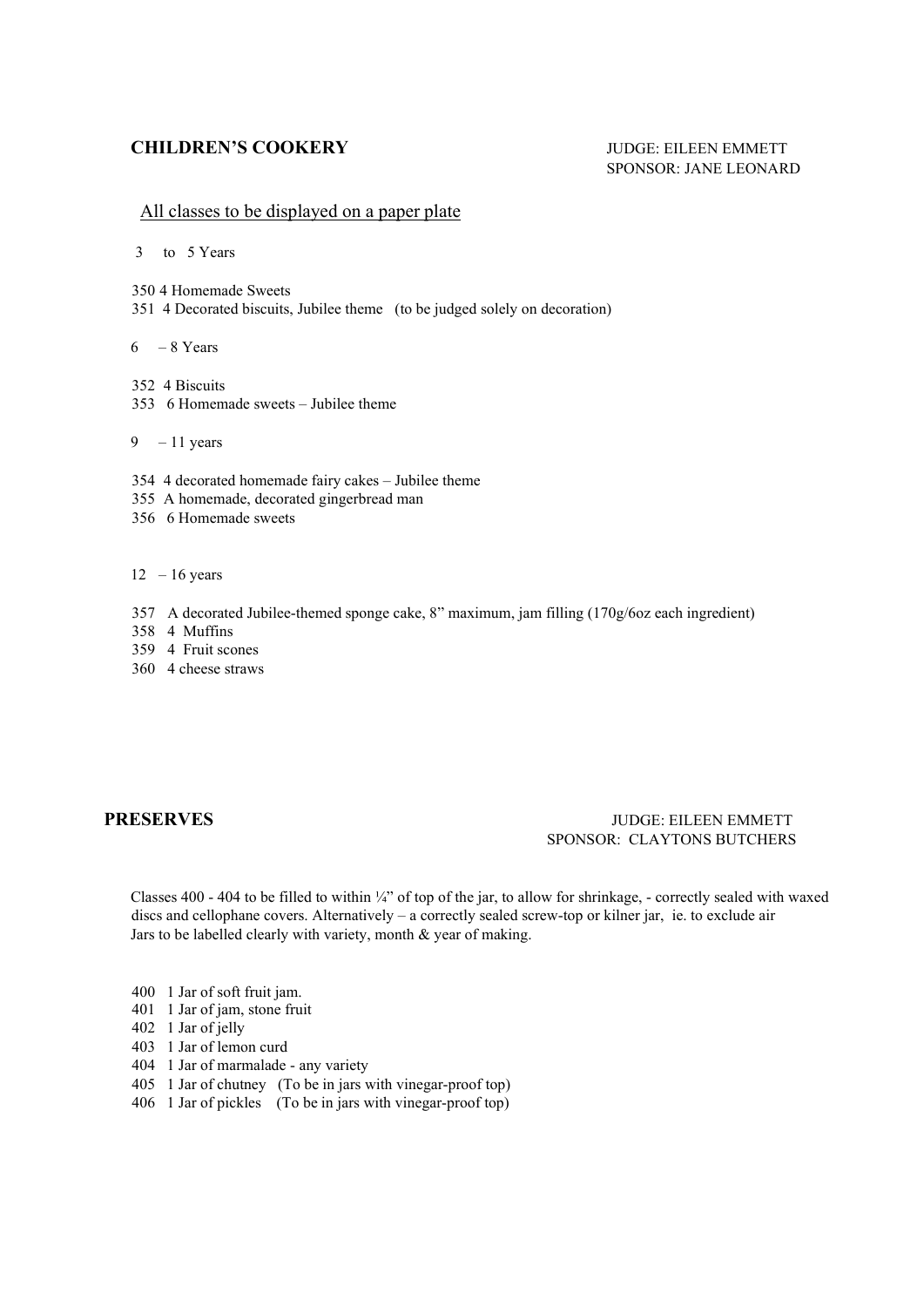### HOME HANDICRAFTS

#### CUP - THE MIGALLE CUP JUDGE: NICOLA FUREY

Note: Articles entered previously may not be re-entered.

- 500 1 Article of hand knitting for an adult
- 501 1 Article of machine embroidery/ appliqué work
- 502 1 Article of crochet.
- 503 1 Article of hand embroidery. (not counted cross stitch)
- 504 1 Scarf or Shawl
- 505 1 Article of needlework other than a garment
- 506 1 Article of clothing which has been made by recycling old clothes
- 507 1 handmade toy
- 508 1 handmade hat
- 509 1 Article of quilting
- 510 A jubilee-themed home handicraft
- 511 1 Article of counted cross stitch the majority of the design to be in cross stitch
- 512 1 Article of hand knitting for a child
- 513 1 Pincushion
- 514 1 Article of Patchwork
- 515 1 Article of clothing made from a pattern. Pattern to also be displayed
- 516 1 Article of tapestry

#### CHILDREN'S HOME HANDICRAFTS SPONSOR: JEAN ASHDOWN

6 - 8 Years

- 550 A sock puppet
- 9 11 Years
- 551 A handmade key charm, any medium. Jubilee themed
- 552 A handmade sewn fabric creature/monster/animal or alien

12 – 16 Years

- 553 A fabric pencil case
- 554 A bag made from recycled clothing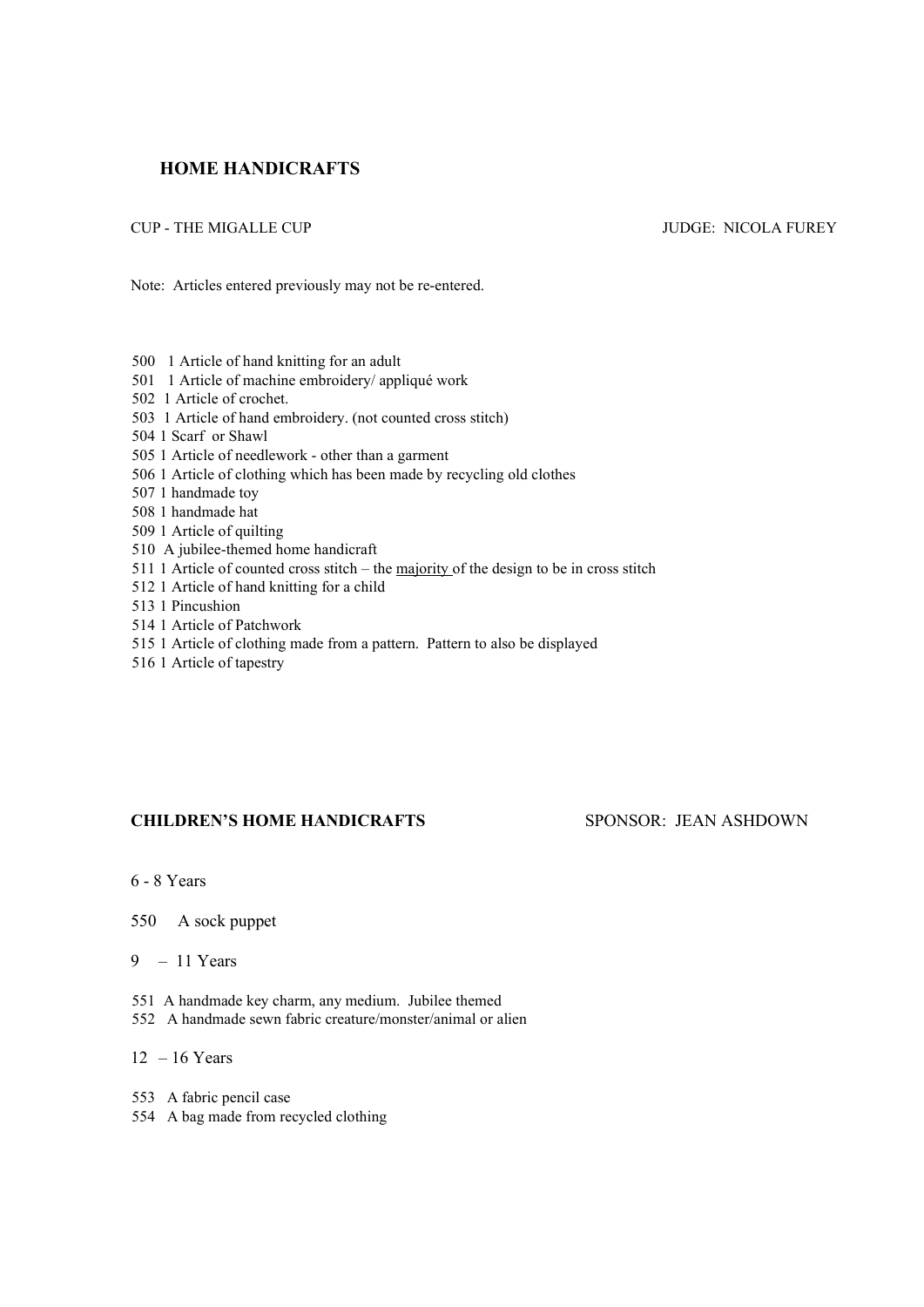#### **PHOTOGRAPHIC** JUDGE: SAM ORCHARD

#### CUPS - POTTON CONSOLIDATED CHARITIES CUP DAVE RADFORD MEMORIAL TROPHY - for class 609

Notes: Open classes may be colour, black and white or 'straight digital'. Photographs may be up to a maximum of  $8"$  x 6" (overall size) mounted but not framed, for classes  $600 - 609$  &  $620 - 622$ . Classes  $610$  and  $611 \ 12$ " x 12" maximum including frame.

|                                     | 600 Reptiles and amphibians              | Open                     |  |  |
|-------------------------------------|------------------------------------------|--------------------------|--|--|
|                                     | 601 Aircraft                             | Open                     |  |  |
|                                     | 602 Bridges                              | Open                     |  |  |
|                                     | 603 Vintage vehicles                     | Open                     |  |  |
|                                     | 604 Trees                                | Open                     |  |  |
|                                     | 605 Clouds                               | Open                     |  |  |
|                                     | 606 Jubilee                              | Open                     |  |  |
|                                     | 607 Time pieces                          | Open                     |  |  |
| 608 Pets                            |                                          | Open                     |  |  |
|                                     | 609 Any Other subject                    | Open                     |  |  |
|                                     | 610 Digital Montage                      | Advanced Class - Digital |  |  |
|                                     | 611 Any Subject. Advanced class – Entran |                          |  |  |
| t to do own developing and printing |                                          |                          |  |  |

### CHILDREN'S PHOTOGRAPHIC

 $6 - 8$  Years Class 620 Holiday

 $9 - 11$  Years Class 621 Holiday

12 - 16 Years Class 622 Holiday

### CHILDREN'S – General Classes JUDGE: SARAH WOODWARD

| CUPS: | Jubilee Cup  | $12 - 16$ years |
|-------|--------------|-----------------|
|       | Junior Cup   | $9 - 11$ years  |
|       | Junior Medal | $6 - 8$ years   |
|       | Junior Medal | $3 - 5$ years   |

SPONSOR: WOODENTOPS NURSERY

Note: Exhibits MUST NOT HAVE the child's name attached, but ages MUST BE STATED throughout.

Please see COOKERY, HOME HANDICRAFTS & PHOTOGRAPHIC, (620-622) Classes for Children which will be included in the points for cups and vouchers.

#### $3 - 5$  years

650 A picture or pattern in paint, pencil or crayon – Jubilee themed.

651 Colour in the show picture. (Available locally or download @ www.pottonshow.org.uk)

652 Decorate a pebble or a stone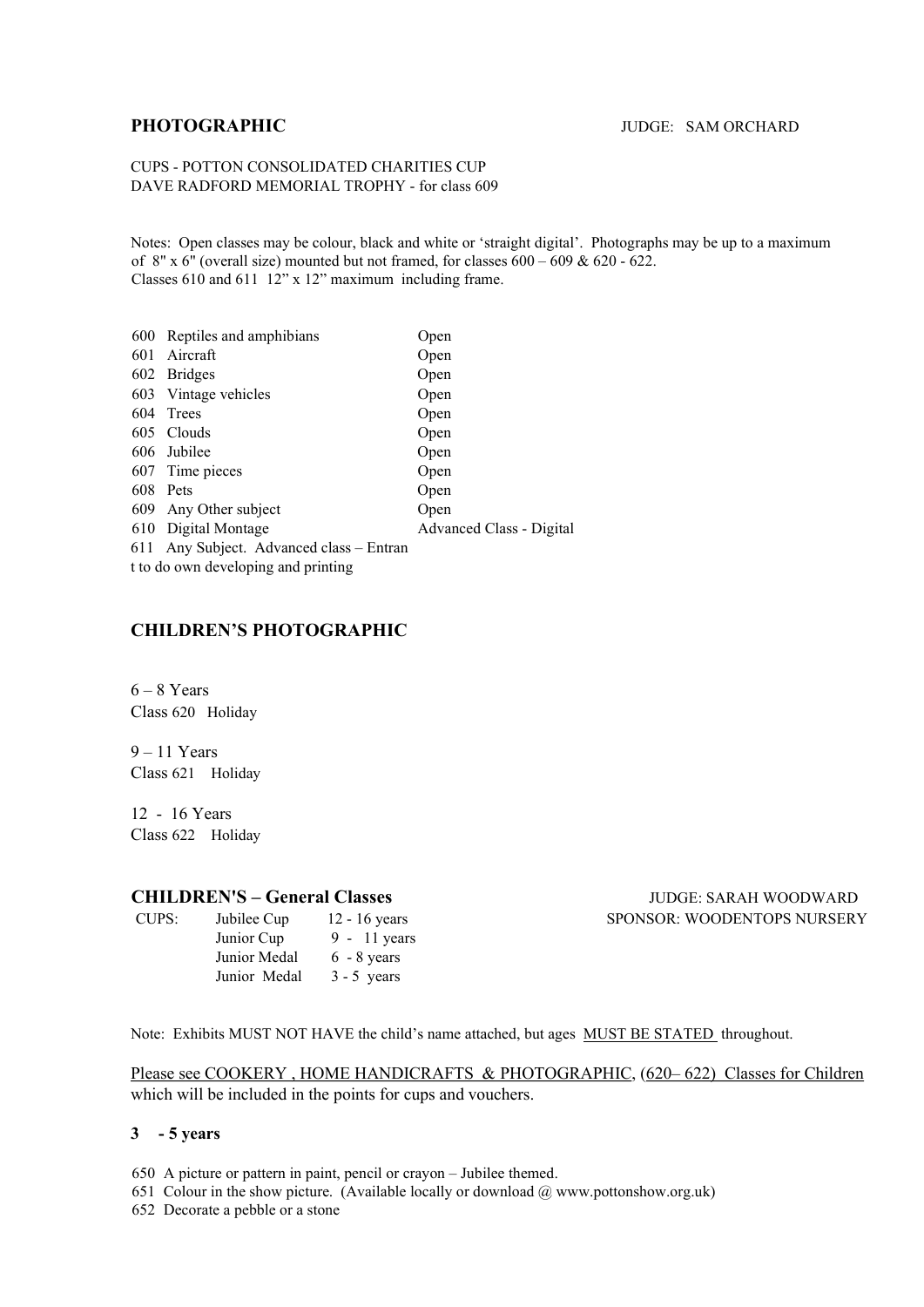653 A decorated paper plate, maximum size 9"

#### 6 - 8 years

- 655 Make a crown fit for the Queen
- 656 An animal model from fresh vegetable and/or fruit material
- 657 A picture or pattern in pen, pencil, crayon, or paint Jubilee themed
- 658 A Collage A4 maximum
- 659 An edible necklace
- 660 Colour in the show picture (Available locally or download  $\hat{\omega}$  www.pottonshow.org.uk)
- 661 A decorated flowerpot
- 662 Handwritten poem on A4 paper (poem on following page)
- 663 Decorate a flip flop
- 664 Make a monster face mask. Any media

#### 9- 11 years

- 670 A picture in pen, pencil, crayon, paint Jubilee themed A4 maximum
- 671 A greetings card
- 672 A Collage made of natural materials A4 maximum
- 673 An animal model from fresh vegetable and/or fruit material
- 674 Make & decorate a papier mache model
- 675 A handmade item of jewellery
- 676 Handwritten poem on A4 paper (poem on following page)
- 677 A junk model depicting the show
- 678 An item of macrame
- 679 A bug hotel

#### 12 - 16 years

- 685 An origami model
- 686 A painting or drawing Jubilee themed A4 maximum
- 687 A bird box
- 688 A handwritten quotation (quotation to be copied from below)
- 689 A greetings card
- 690 Design, make and decorate a bowl any medium
- 691 An item of macrame
- 692 A model made from a kit
- 693 A pet portrait, using any medium

#### Class 662 ( 6 - 8 years ) Poem to be handwritten

When I was down beside the sea A wooden spade they gave to me To dig the sandy shore. My holes were empty like a cup, In every hole the sea came up, Till it could come no more.

#### Robert Louis Stevenson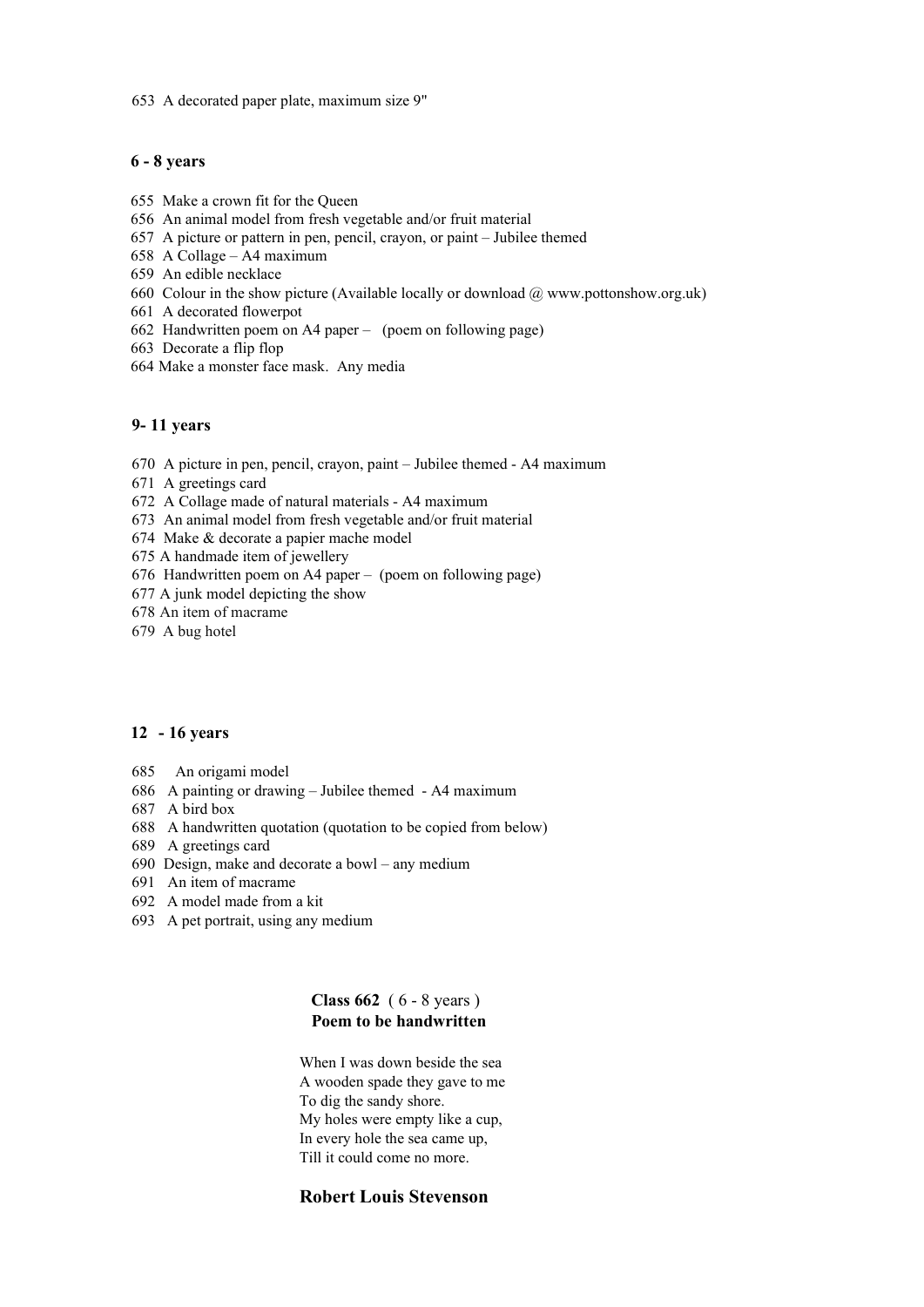Class 676 (9 – 11 Years) Class 688 (12 – 16 Years) Poem to be handwritten **Poem to be handwritten** Poem to be handwritten

In Winter I get up at night What shall I call And dress by yellow candle light. My dear little dormouse? In summer, quite the other way, His eyes are so small, I have to go to bed by day.

The birds still hopping on the tree, 'Cos his tail goes on-Or hear the grown-up people's feet And on-Still going past me in the street. And on.

### Robert Louis Stevenson

But his tail is e-nor-mouse.

I have to go to bed and see I sometimes call him Terrible John, And I sometimes call him Terrible Jack, And does it not seem hard to you,  $\cos$  his tail goes to the end of his back. When all the sky is clear and blue, And I sometimes call him Terrible James, And I should like so much to play,  $\cos h$  is the likes me calling him names ..... To have to go to bed by day? But I think I shall call him Jim, 'Cos I'm so very fond of him.

A A Milne

#### THE RULES

- 1. Exhibits must be strictly according to the Schedule, and failure here will be disqualified by the judges.
- 2. Two entries are allowed per class per individual.
- 3. All exhibits must be exhibitors' own growing or making and must not have been produced for commercial purposes. Exhibits should not have been exhibited at this Show before.
- 4. Children may enter any class in addition to those in the Children's Section, on the same basis as other entrants.
- 5. Vegetables, fruit and flowers will be judged to R.H.S. standards. Please ask a committee member for clarification.
- 6. Chrysanthemums will be judged in accordance with the rules of the National Chrysanthemum Society as current. Blooms must be shown in the classification registered at the N.C.S.
- 7. Exhibits will be accepted from 7.00 pm to 9.00 pm on the evening prior to the Show, and from 8.00 am to 9.45 am on Show morning, after which the premises will be cleared for judging. No late entries will be accepted.
- 8. The Committee may not be held responsible for loss or damage to exhibits but will take all reasonable care of same.